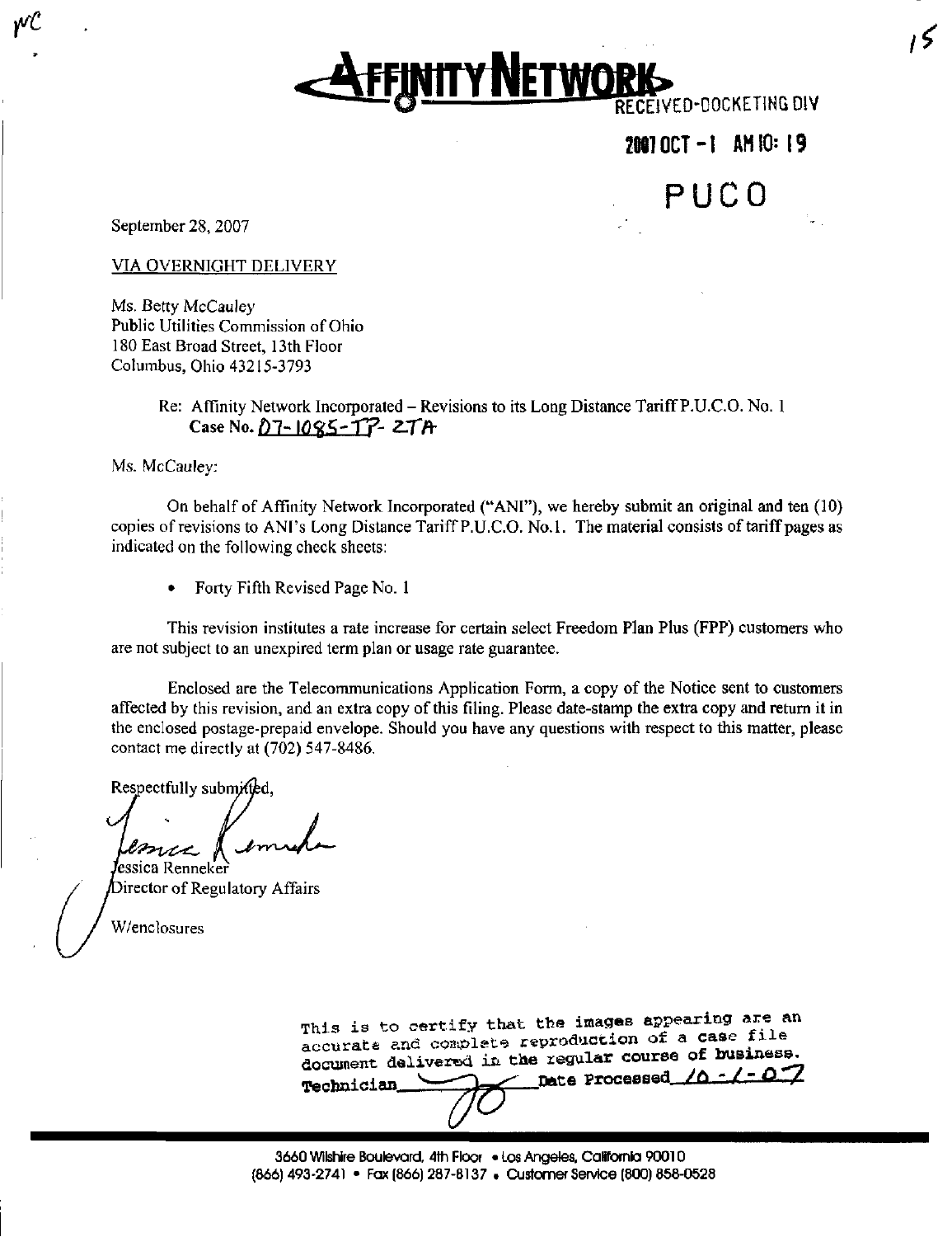#### The Public Utilities Commission of Ohio TELECOMMUNICATIONS APPLICATION FORM (Effective: 10/01/2004) (Pursuant to Case Nos. 99-996-TP-COI and 99-563-TP-COI)

In the Matter of the Application of\_ Affinity Network. Inc. to institute a rate increase for certain select FPP customers Name of Registrant(s) Affinity Network, Inc. Case No.  $O$  7  $-$  - 1085 -TP - ZTA DBA(s) of Registrant(s) QuantumLink Communications, HorizonOne Communications, VoIP Communications, and Optic Communications Address of Registrant(s) 4380 Boulder Highway, Las Vegas. NV 89121 Company Web Address [www.affinitynetworkcommunications.com](http://www.affinitynetworkcommunications.com) Regulatory Contact Person(s) Jessica Renneker Phone 702-547-8486 Fax 702-942-5055 Regulatory Contact Person's Email Address [jrenneker@nos.com](mailto:jrenneker@nos.com) Contact Person for Annual Report Jessica Renneker Phone 702-547-8486 Consumer Contact Information Nazario Juriedini Date: <u>September 27, 2007 \_\_\_\_\_\_</u>\_\_ TRF Docket No. \_\_\_\_\_\_\_\_ - \_\_\_\_\_\_\_\_\_\_\_ - CT-TRF <u>or 90 \_\_\_\_</u> - <u>5852 \_\_\_</u> - TP-TRF Phone 702-547-8455 • 4 (ACO) LEC Application to Change Ownership (30-day approval, 10 copies) □ 5 (ACN) LEC Application to Change Name (30-day approval, 10 copies)  $\Box$  6 (AEC) Motion for protective order included with filing?  $\Box$  Yes x No Motion for waiver(s) filed affecting this case?  $\Box$  Yes x No [Note: waiver(s) tolls any automatic timeframe] Company Type (check all applicable):  $X \text{ CTS}$  (IXC)  $\Box$  ILEC  $\Box$  CLEC  $\Box$  CMRS  $\Box$  AOS  $\Box$  Other (explain) NOTE: This form must accompany all applications filed by telecommunication service providers subject to the Commission's rules promulgated in Case No. 99-998-TP-COI, as well as by ILECs filing an ARB or NAG case pursuant to the guidelines established in Case No. 96-463-TP-UNC. It is preferable NOT to combine different types of filings, but if you do so, you must file under the process with the longest applicable review period. I. Please indicate the reason for submitting this form (check <u>one</u>)  $\Box$  [AAC) Application to Amend Certificate by a CLEC to modify Serving Area (0-day notice, 7 copies) n 2 (ABN) Abandonment of all Services D a. CLEC (90-day approval, 10 copies) nb. CTS (14-day approval, 10 copies) D c. ILEC (NOT automatic, 10 copies) D 3 (ACE) New Operating Authority for providers other than CMRS (30-day approval, 7 copies); for CMRS, see item No. 15 on this page. D a. Switched Local D b. Non-switched local D c. CTS D d. Local and CTS D e. Other (explain) Carrier-to-Carrier Contract Amendment to an agreement approved in a NAG or ARB case (30-day approval, 7 copies) NOTE: see item 25 (CTR) on page two of this form for all other contract filings. a 1 (AMT) LEC Merger (30-day approval, 10 copies) D 8 (ARB) Application for Arbitration (see 96-463-TP-COI for applicable process, 10 copies) D 9 (ATA) Application for Tariff Amendment for Tier 1 Services, Application to Reclassify Service Among Tiers, or Change to Non-Tier Service D a. Tier 1 (and Carrier-to-Carrier tariff filings as set-forth in 95-845-TP-COI) a i. Pre-filing submittal (30-day pre-illing submittal with Staff and OCC; Do Not Docket, 4 copies) D ii. New End User Service which has been preceded by a 30-day pre-filing submittal with Staff for all submittals and also with OCC for Tier 1 residential services (0-day filing, 10 copies) D iii. New End User Service (NOT preceded by a 30-day filing submittal, 30-day approval, 10 copies) D iv. New Carrier-to-Carrier Service which has been preceded by a 30-day pre-filing with Staff (0-day filing, 10 copies) a V. Change in Terms and Conditions, texmal revision, correction of error, etc. (30-day approval, 10 copies) D vi. Grandfather service (30-day approval, 10 copies) a vii. (nitia) Carrier-to-Carrier Services Tariff subsequent to ACE approval (60-day approval, 10 copies)  $\Box$  viii. Withdrawal of Tier 1 service must be filed as an "ATW", not an "ATA" - see item 12, below  $\Box$  b. Reclassification of Service Among Tiers (NOT automatic, 10 copies) D c. Textual revision with no effect on rates for non-specific or non-tier service (30-day approval, 10 copies)  $\Box$  10(ATC) Application to Transfer Certificate (30-day approval, 7 copies)

- D 11 (ATR) LEC Application to Conduct a Transaction Between Utilities (30-day approval, 10 copies)
- n 12 (ATW) App! ication to Withdraw a Tier 1 Service
- - Da. CLEC (60-day approval, 10 copies)  $D$  b. ILEC (NOT automatic, 10 copies)
- $\Box$  13 (CIO) Application for Change in Operations by Non-LEC Providers (0-day notice, 7 copies)
- a 14 (NAG) Negotiated Interconnection Agreement Between Carriers (0-day effective, 90-day approval, 8 copies)
- D 15 (RCC) For CMRS providers only to Register or to Notify of a Change in Operations (0-day notice, 7 copies)
- $\Box$  16(SLF) Self-complaint Application
	- a. CLEC only -Tier I (60-day automatic, 10 copies)
	- a b. Introduce or increase maximum price range for Non-Specific Service Charge (60-day approval, 10 copies)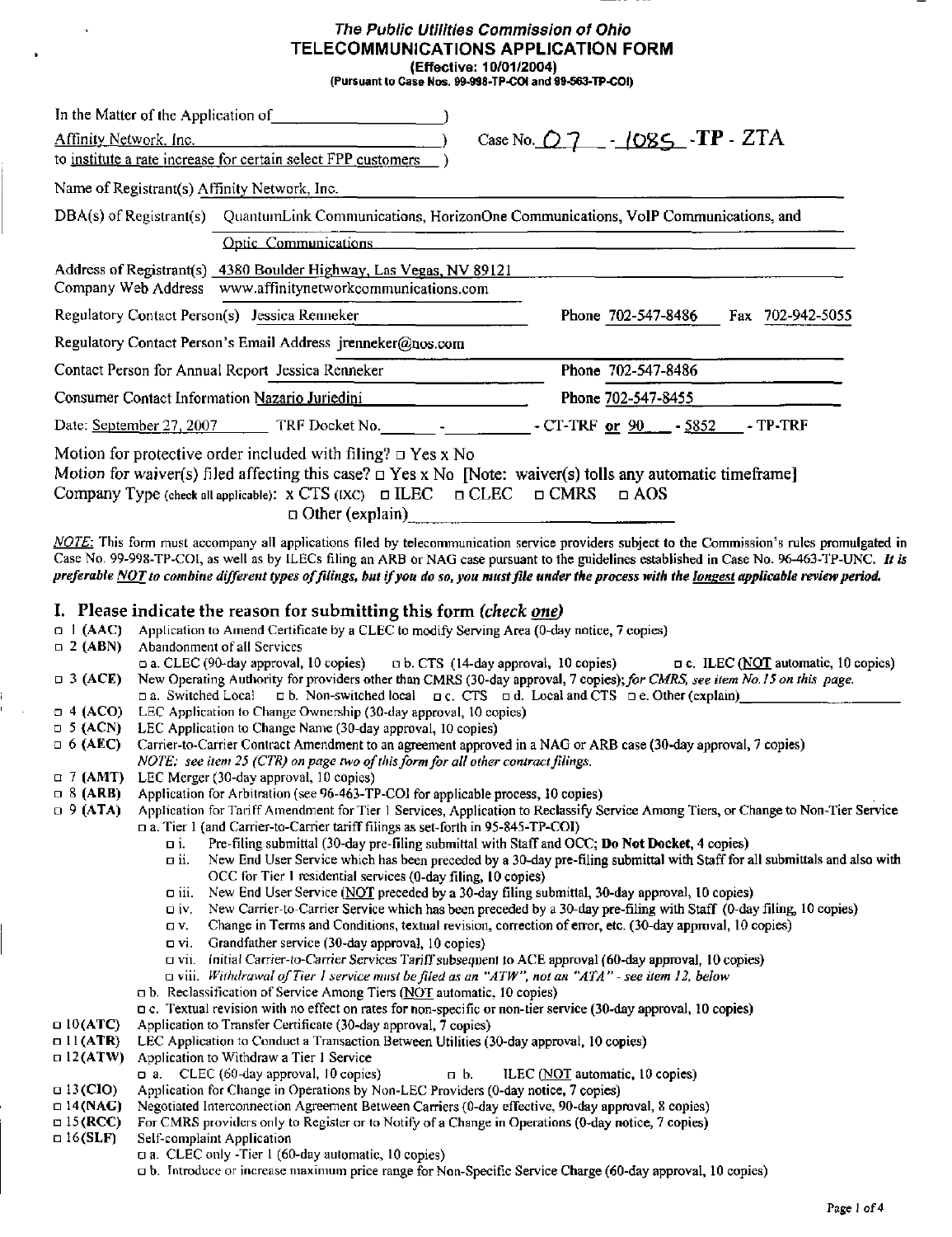- $17$ .(UNC)  $x 18$  (ZTA) Unclassified (explain) (NOT automatic, 15 copies)  $\Box$  19 Other Tariff Notification Involving only Tier 2 Services NOTE: Notifications do not require or imply Commission Approval. D a. New End User Service (0-day notice, 10 copies) x b. Change in Terms and Conditions, textual revision, correction of error, etc. (0-day notice, 10 copies)  $\Box$  c. Withdrawal of service (0-day notice, 10 copies) (explain) (NOT automatic, 15 copies) THE FOLLOWING ARE TRF FILINGS ONLY, NOT NEW CASES (0-day notice, 3 copies)  $\square$  20 a21  $\square$  22  $n23$  $\Box$  24 Introduction or Extension of Promotional Offering New Price List Rate for Existing Service<br> $\Box$  a. Tier 1  $\Box$  b. Tier 2  $\Box$  b. Tier 2 Designation of Registrant's Process Agent(s) Update to Registrant's Maps Annual Tariff Option For Tier 2 Services - indicate which option you intend to adopt to maintain the tariff. NOTE, changing
	- options is only permitted once per calendar year.

 $\Box$  Paper Tariff  $\Box$  Electronic Tariff. If electronic, provide the tariff's web address:

THE FOLLOWING ARE CTR FILINGS ONLY, NOT NEW CASES (0-day notice, 7 copies)

 $\Box$  25 Application to establish, revise, or cancel an end-user contract. (NOTE: see item 6 on page 1 of this form for carrier-to-carrier contract amendments) CTR Docket No. - - TP - CTR (Use same CTR number throughout calendar year)

#### II. Please indicate which of the following exhibits have been filed. The numbers (corresponding to the list on page (1) and above) indicate, at a minimum, the types of cases in which the exhibit is required:

| $\Box$      | [all]                            | A copy of any motion for waiver of O.A.C. rule(s) associated with this filing. NOTE: the filing of a motion for waiver tolls<br>any automatic timeframe associated with this filing.                |
|-------------|----------------------------------|-----------------------------------------------------------------------------------------------------------------------------------------------------------------------------------------------------|
| $\Box$      | $[3]$                            | Completed Service Requirements Form.                                                                                                                                                                |
| $\Box$      | [3, 9(vii)]                      | A copy of registrant's proposed tariffs. (Carrier-to-Carrier resale tariff also required if facilities-based)                                                                                       |
| $\Box$      | $[3]$                            | Evidence that the registrant has notified the Ohio Department of Taxation of its intent to conduct operations as a telephone                                                                        |
|             |                                  | utility in the State of Ohio.                                                                                                                                                                       |
| $\Box$      | $[3]$                            | Brief description of service(s) proposed.                                                                                                                                                           |
| $\Box$      | $[3a-b,3d]$                      | Explanation of whether applicant intends to provide $\Box$ resold services, $\Box$ facilities-based services, or $\Box$ both resold and facilities-                                                 |
|             |                                  | based services.                                                                                                                                                                                     |
| $\Box$      | $[3a-b,3d]$                      | Explanation as to whether CLEC currently offers CTS services under separate CTS authority, and whether it will be including                                                                         |
|             |                                  | those services within its CLEC filing, or maintaining such CTS services under a separate affiliate.                                                                                                 |
| о           | $[3a-b,3d]$                      | Explanation of how the proposed services in the proposed market area are in the public interest.                                                                                                    |
| $\Box$      | $[3a-b,3d]$                      | Description of the proposed market area.                                                                                                                                                            |
| $\Box$      | $[3a-b,3d]$                      | Description of the class of customers (e.g., residence, business) that the applicant intends to serve.                                                                                              |
| $\Box$      | $[3a-b,3d]$                      | Documentation attesting to the applicant's financial viability, including the following:                                                                                                            |
|             |                                  | An executive Summary describing the applicant's current financial condition, liquidity, and capital resources.<br>$\mathbf{D}$                                                                      |
|             |                                  | Describe internally generated sources of cash and external funds available to support the applicant's operations that                                                                               |
|             |                                  | are the subject of this certification application.                                                                                                                                                  |
|             |                                  | Copy of financial statements (actual and pro forma income statement and a balance sheet). Indicate if financial<br>2).                                                                              |
|             |                                  | statements are based on a certain geographical area(s) or information in other jurisdictions<br>3)                                                                                                  |
| $\Box$      | $[3a-d]$                         | Documentation to support the applicant's cash an funding sources.<br>Documentation attesting to the applicant's technical and managerial expertise relative to the proposed service offering(s) and |
|             |                                  | proposed service area.                                                                                                                                                                              |
| $\Box$      | $[3a-d]$                         | Documentation indicating the applicant's corporate structure and ownership.                                                                                                                         |
| $\Box$      | $[3a-b,3d]$                      | Information regarding any similar operations in other states. Also, if this company has been previously certified in the State of                                                                   |
|             |                                  | Ohio, include that certification number.                                                                                                                                                            |
| $\Box$      | $[3a-b,3d]$                      | Verification that the applicant will maintain local telephony records separate and apart from any other accounting records in                                                                       |
|             |                                  | accordance with the GAAP.                                                                                                                                                                           |
| Ο           | $[3a-b,3d]$                      | Verification of compliance with any affiliate transaction requirements.                                                                                                                             |
| $\Box$      | $[3a-b,3d]$                      | Explanation as to whether rates are derived through (check all applicable):                                                                                                                         |
|             |                                  | $\Box$ interconnection agreement, $\Box$ retail tariffs, or $\Box$ resale tariffs.                                                                                                                  |
| O           | $[1, 3a-b, 3d]$                  | Explanation as to which service areas company currently has an approved interconnection or resale agreement.                                                                                        |
| о           | $[3a-b,3d, 9a(i-iii)]$           | Explanation of whether applicant intends to provide Local Services which require payment in advance of                                                                                              |
|             |                                  | Customer receiving dial tone.                                                                                                                                                                       |
| $\Box$      | [3a,3b,3d]                       | Tariff sheet(s) listing the services and associated charges that must be paid prior to customer receiving dial tone (if applicable).                                                                |
|             | $9a,(i-iii)]$                    |                                                                                                                                                                                                     |
| 0           | $[3a-b,3d,8]$                    | Letters requesting negotiation pursuant to Sections 251 and 252 of the Telecommunications Act of 1996 and a proposed                                                                                |
|             |                                  | timeline for construction, interconnection, and offering of services to end users.                                                                                                                  |
| $\Box$      | $[3-5,7,10-11,13]$               | Certification from Ohio Secretary of State as to party's proper standing (domestic or foreign corporation, authorized use of                                                                        |
|             |                                  | fictitious name, etc.). In transfer of certificate cases, the transferee's good standing must be established.                                                                                       |
| σ           | $[3-4,7,10-11,13]$               | List of names, addresses, and phone numbers of officers and directors, or partners.                                                                                                                 |
| $\Box$      | $[3]$<br>$[1,4,9,10,13,16-21]$   | A sample copy of the customer bill and disconnection notice the applicant plans to utilize.                                                                                                         |
| $\mathbf x$ |                                  | Copy of superseded tariff sheet(s) & price list(s), if applicable, marked as Exhibit A.                                                                                                             |
| $\mathbf x$ | $\overline{[1,4,9,10,13,16.21]}$ | Copy of revised tariff sheets & price lists, marked as Exhibit B.                                                                                                                                   |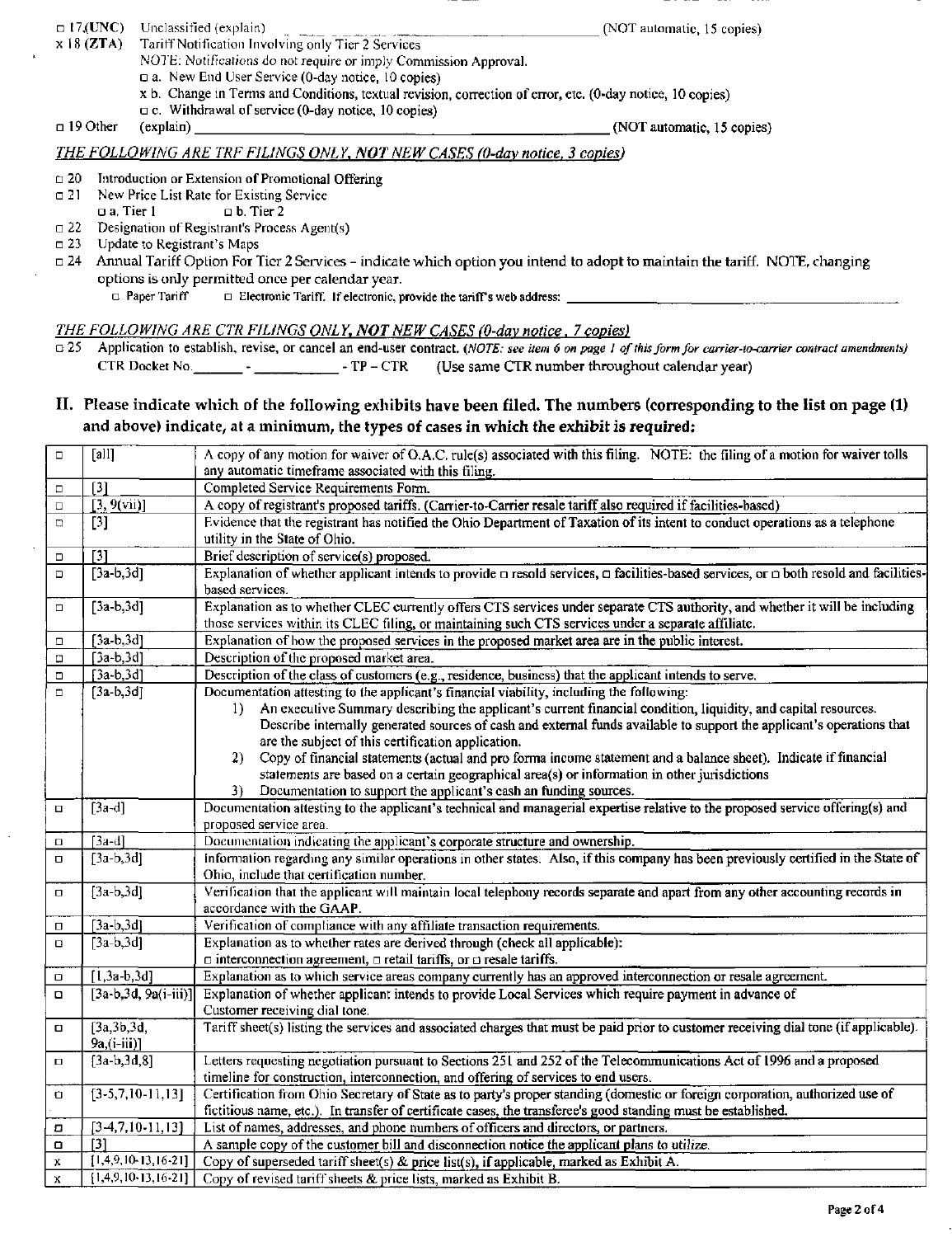| $\Box$       | $[3]$                 | Provide a copy of any customer application form required in order to establish residential service, if applicable.                               |
|--------------|-----------------------|--------------------------------------------------------------------------------------------------------------------------------------------------|
| $\mathbf{x}$ | $[1-2, 4-7, 9, 12-$   | Description of and rationale for proposed tariff changes, including a complete description of the service(s) proposed or affected.               |
|              |                       |                                                                                                                                                  |
|              | 13,16,18-23,25]       | Specify for each service affected whether it is x business; $\Box$ residence; or $\Box$ both. Also indicate whether it is a x switched or $\Box$ |
|              |                       | dedicated service. Include this information in either the cover letter or Exhibit C.                                                             |
| $\mathbf{x}$ | $[1,2,4,9a(v-vi),$    | Specify which notice procedure has been/will be utilized: $\Box$ direct mail; x bill insert; $\Box$ bill notation or $\Box$ electronic mail.     |
|              | $5,10,16,18(b-c),$    | NOTE:                                                                                                                                            |
|              | 21]                   | Tier 1 price list increases must be within an approved range of rates.<br>Ω                                                                      |
|              |                       | SLF Filings - Do NOT send customer notice until it has been reviewed and approved by Commission Staff<br>$\Box$                                  |
| $\mathbf x$  | $[2,4-5,9a(v),$       | Copy of real time notice which has been/will be provided to customers.                                                                           |
|              | 9b, 10, 12-13, 16,    | NOTE: SLF Filings - Do NOT send customer notice until it has been reviewed and approved by Commission Staff                                      |
|              | $18(b-c), 20-21$      |                                                                                                                                                  |
| $\mathbf x$  | $[1,2,5,9a(v),11-13]$ | Affidavit attesting that customer notice has been provided.                                                                                      |
|              | 18.21(increase)       |                                                                                                                                                  |
|              | only)]                |                                                                                                                                                  |
| $\Box$       | $\overline{[2,12]}$   | Copy of Notice which has been provided to ILEC(s).                                                                                               |
| $\Box$       | [2,12]                | Listing of Assigned (NPA) NXX's where in the LECs (NPA) NXX's would be reassigned.                                                               |
| $\Box$       | $[2,4,10,12-13]$      | List of Ohio exchanges specifically involved or affected.                                                                                        |
| $\Box$       | $[14]$                | The interconnection agreement adopted by negotiation or mediation.                                                                               |
| $\Box$       | $[15]$                | For commercial mobile radio service providers, a statement affirming that registrant has obtained all necessary federal authority                |
|              |                       | to conduct operations being proposed, and that copies have been furnished by cellular, paging, and mobile companies to this                      |
|              |                       | Commission of any Form 401, 463, and / or 489 which the applicant has filed with the Federal Communications Commission.                          |
| $\Box$       | $[15]$                | Exhibits must include company name, address, contact person, service description, and evidence of registration with the Ohio                     |
|              |                       | Secretary of State.                                                                                                                              |
| $\Box$       | $\overline{[24]}$     | Affidavit that total price of contract exceeds total cost of all regulated services.                                                             |
| $\Box$       | [5, 13]               | New title sheet with proposed new company name.                                                                                                  |
| $\Box$       | [1,3,13]              | For CLECs, List of Ohio Exchanges the applicant intends to serve (Use spreadsheet from:                                                          |
|              |                       | http://www.puc.state.oh.us/puco/forms/form.cfm?doc_id=357).                                                                                      |
| $\Box$       | $\sqrt{1,3a-b,3d,7}$  | Maps depicting the proposed serving and calling areas of the applicant.                                                                          |
|              | 10, 13, 23]           | If Mirroring Large ILEC exchanges for both serving area and local calling areas: • Serving area must be clearly reflected                        |
| □            |                       | on an Ohio map attached to tariffs and textually described in tariffs by noting that it is reflecting a particular large                         |
|              |                       | ILEC/CLEC territory, and listing the involved exchanges. • Local calling areas must be clearly reflected on an Ohio map                          |
|              |                       | attached to the tariffs, and/or clearly delineated in tariffs, including a complete listing of each exchange being served and all                |
|              |                       | exchanges to which local calls can be made from each of those exchanges.                                                                         |
|              |                       | If Self-defining serving area and/or local calling area as an area other than that of the established ILEC exchange(s): $\bullet$                |
|              |                       | Serving Area must be clearly reflected on an Ohio map attached to the tariffs, and textually described in tariffs by listing the                 |
| г            |                       | involved exchanges. • Local Calling Areas must be described in the tariff through textual delineation and clear maps. Maps                       |
|              |                       | for self-defined serving and local calling areas are required to be traced on United States Geological Survey topography                         |
|              |                       |                                                                                                                                                  |
|              |                       | maps. These maps are the Standard Topographic Quadrangle maps, 7.5 minute 1:24,000.                                                              |
| $\Box$       |                       | Other information requested by the Commission staff.                                                                                             |
| $\Box$       | $[3]$                 | Initial certification that includes Tier 2 Services, indicate which option you intend to adopt to maintain the tariff:                           |
|              |                       | $\square$ Electronic Tariff - If electronic, provide the web address for the tariff:<br>n Paper Tariff                                           |
|              |                       |                                                                                                                                                  |

III. Registrant hereby attests to its compliance with the following requirements in the Service Requirements Form, as well as all pertinent entries and orders issued by the Commission with respect to these issues. Further, registrant hereby affirms that it will maintain with its TRF docket an up-to-date, properly marked, copy of the Service Requirements Form available for public inspection.

### MANDATORY REQUIREMENTS FOR ALL BASIC LOCAL EXCHANGE AND CTS PROVIDERS:

[x] Sales tax

[x] Minimum Telephone Service Standards (MTSS)

[x] Surcharges

#### MANDATORY REQUIREMENTS FOR ALL BASIC LOCAL EXCHANGE PROVIDERS:

[x] 1+ IntraLATA Presubscription

#### SERVICE REQUIREMENTS FOR PROVISION OF CERTAIN SERVICES (CHECK ALL APPLICABLE):

- Discounts for Persons with Communication Disabilities and the Telecommunication Relay Service [Required if toll service provided]
- Emergency Services Calling Plan [Required if toll service provided]
- a Altemative Operator Service (AOS) requirements [Required for all providing AOS (including inmate services) service]
- D Limitation of Liability Language [Required for all who have tariff language that may limit their liability]
- D fermniaiion Liability Language [Required for alt who have early terminafion liability language in their tariffsl
- D Service Connection Assistance (SCA) [Required for all LECs]
- $\Box$  Local Number Portability and Number Pooling [Required for facilities-based LECs]
- Package Language [Required for tariffs containing packages or service bundles containing both local and toll and/or non-regulated services]

## IV. List names, titles, phone numbers, and addresses of those persons authorized to respond to inquiries from the Consumer Services Department on behalf of the applicant regarding end-user complaints:

Nazario Juriedini, Executive Director, Legal Resolutions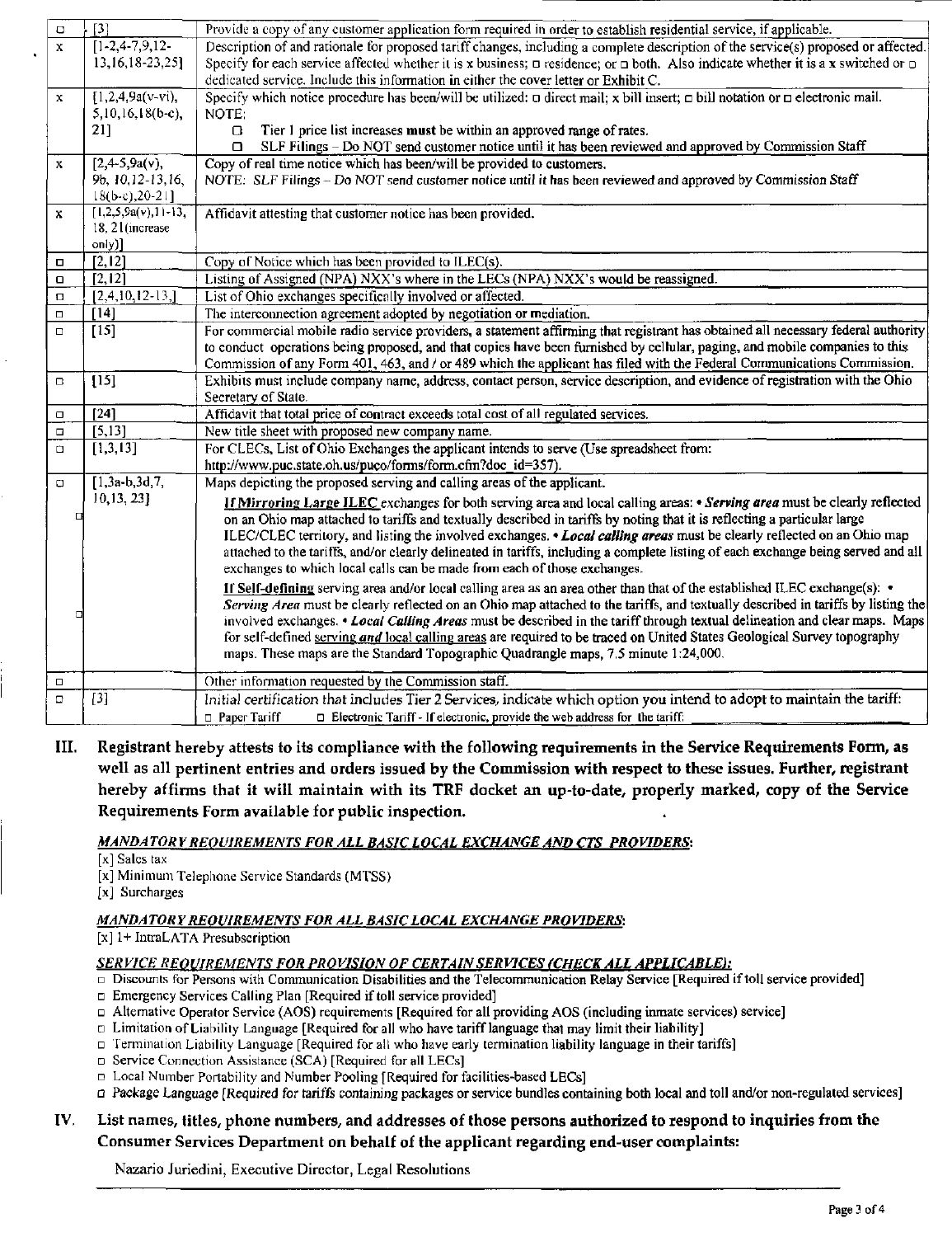V. List names, titles, phone numbers, and addresses of those persons authorized to make and/or affirm or verify filings at the Commission on behalf of the applicant:

Jessica Renneker, Director, Regulatory Affairs

702-547-8486. 4380 Boulder Highway, Las Vegas, NV 89121

NOTE: An annual report is required to be filed with the Commission by each company on an annual basis. The annual report form will be sent for completion to the address and individual(s) identified in this Section unless another address or individual is so indicated.

# VI. List Name(s), DBA(s) and PUCO Certification Number(s) of any affiliates you have operating in Ohio under PUCO authority, whether Telecommunication or other. (If needed, use a separate sheet and check here:  $\Box$ )

Affinity Network Incorporated, dba QuantumLink Communications, dba HorizonOne Communications, dba

VoIP Communications, and d/b/a Optic Communications Certificate Number: 90-5852

# **AFFIDAVIT**

#### Compliance with Commission Rules and Service Standards

I am an officer of the applicant corporation, Affinity Network. Inc. , and am authorized to make this statement (Name of Company)

on its behalf. I attest that these tariffs comply with all applicable rules, including the Minimum Telephone Service Standards (MTSS) for the state of Ohio. 1 understand that tariff notification filings do not imply Commission approval and that the Commission's rules, including the Minimum Telephone Service Standards, as modified and clarified from time to time, supersede any contradictory provisions in our tariff We will fully comply with the rules of the state of Ohio and understand that noncompliance can result in various penalties, including the suspension of our certificate to operate within the state of Ohio.

I declare under penalty of perjury that the foregoing is tme and correct.

Executed on September 27, 2007 at 4380 Boulder Highway, Las Vegas, NV 89121 (Date) (Location)  $9/27/07$ enne/pa Director of Regulatory Affairs <sup>\*</sup>(Signature and Title) (Date) \* This affidavit is required for every tart f-affecting filing. It may be signed by counsel or an officer of the applicant, or an authorized agent of the applicant. VERIFICATION 1, Jessica Renneker verify that I have utilized, verbatim, the Commission's Telecommunications Application Form and that all of the information submitted here, and all additional information submitted in connection with this case, is true and correct to the best of my knowledge. רט<u>/רג/י</u> Director of Regulatory Affairs \*(Signature and *f* itle) (Date) \*Verification is required for every filing. It may be signed by counsel or an officer of the applicant, or an authorized agent of the applicant.

Send your completed Application Form, including all required attachments as well as the required number of copies, to:

#### Public Utiiities Commission of Ohio

Attention; Docketing Division (or to the Telecommunications Division Chief if a prefiling submittal) 180 East Broad Street, Columbus, OH 43215-3793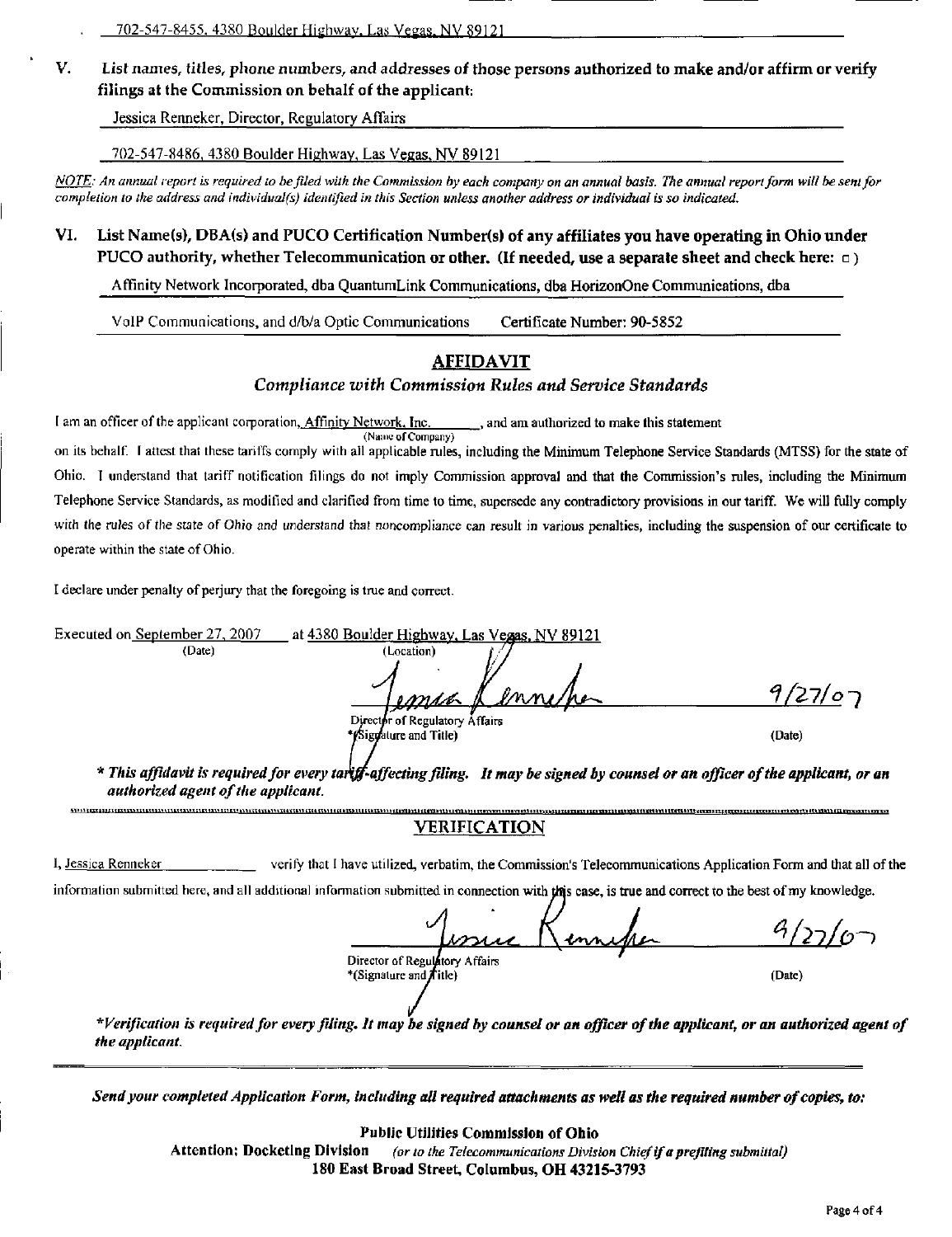# Exhibit A

• Superseded tariff pages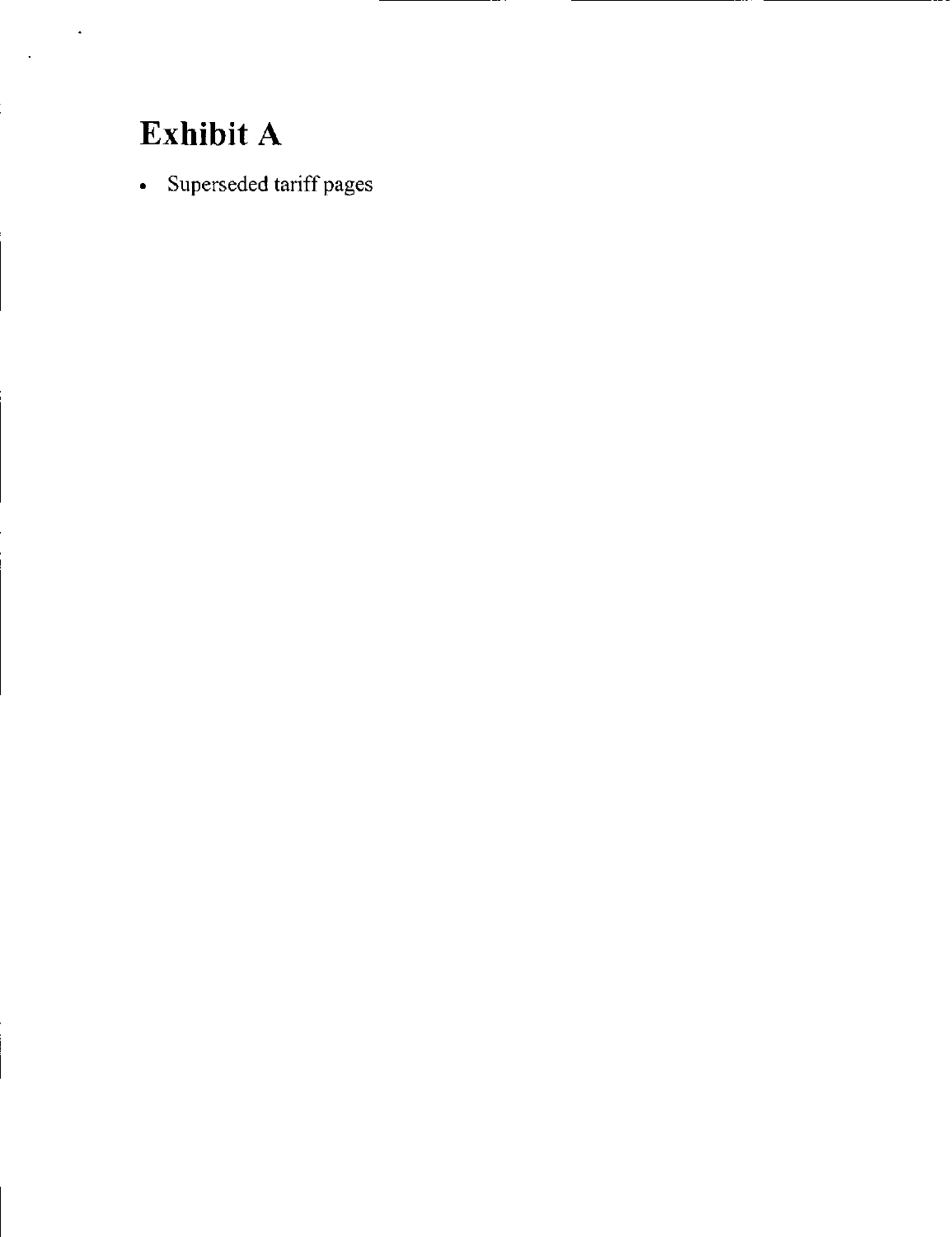### CHECK SHEET

Pages 1 through 93 inclusive of this tariff are effective as of the date shown at the bottom of the respective page(s). Original and revised pages as named below comprise all changes from the original tariff and are currently in effect as of the date at the bottom of this page.

| <b>PAGE</b> | <b>REVISION</b>       | PAGE   | <b>REVISION</b>             | PAGE  | <b>REVISION</b>       |
|-------------|-----------------------|--------|-----------------------------|-------|-----------------------|
| 1           | Forty Fourth Revised* | 21     | Third Revised               | 32.12 | <b>First Revised</b>  |
| 1.1         | Fourteenth Revised    | 22     | Third Revised               | 32.13 | <b>First Revised</b>  |
| 2           | Third Revised         | 22.1   | <b>Second Revised</b>       | 32.14 | <b>First Revised</b>  |
| 3           | Original              | 22.2   | <b>Second Revised</b>       | 32.15 | Original              |
| 4           | Original              | 22.3   | <b>Second Revised</b>       | 32.16 | Second Revised        |
| 5           | Original              | 22.4   | <b>First Revised</b>        | 32.17 | Original              |
| 6           | Original              | 23     | <b>First Revised</b>        | 32.18 | Original              |
| 7           | Original              | 24     | <b>Twenty Fifth Revised</b> | 33    | Twelfth Revised*      |
| 8           | Original              | 25     | Original                    | 34    | Fourth Revised        |
| 9           | Original              | 26     | Original                    | 35    | Fourth Revised        |
| 10          | Original              | 27     | Ninth Revised               | 36    | Fourth Revised        |
| 11          | <b>First Revised</b>  | 27.1   | <b>First Revised</b>        | 37    | <b>Tenth Revised</b>  |
| 12          | Original              | 28     | Fifth Revised               | 38    | <b>Third Revised</b>  |
| 13          | <b>First Revised</b>  | 29     | <b>Fifth Revised</b>        | 38.1  | Third Revised         |
| 13.1        | Original              | 30     | Fifth Revised               | 38.2  | <b>First Revised</b>  |
| 13.2        | Original              | 31     | Third Revised               | 39    | Third Revised         |
| 14          | <b>First Revised</b>  | 31.1   | <b>Fifth Revised</b>        | 40    | <b>First Revised</b>  |
| 15          | <b>First Revised</b>  | 31.2   | Original                    | 41    | <b>First Revised</b>  |
| 16          | First Revised         | 31.2.1 | Original                    | 42    | <b>First Revised</b>  |
| 17          | <b>First Revised</b>  | 31.3   | Original                    | 42.1  | Original              |
| 17.1        | <b>First Revised</b>  | 31.4   | Original                    | 42.2  | <b>First Revised</b>  |
| 18          | <b>Third Revised</b>  | 32     | Fourth Revised              | 42.3  | Original              |
| 18.1        | <b>First Revised</b>  | 32.1   | Third Revised               | 42.4  | Original              |
| 18.2        | <b>First Revised</b>  | 32.2   | Original                    | 42.5  | Original              |
| 18.3        | <b>First Revised</b>  | 32.3   | <b>First Revised</b>        | 42.6  | Original              |
| 18.4        | First Revised         | 32.4   | Original                    | 43    | <b>First Revised</b>  |
| 18.5        | <b>First Revised</b>  | 32.5   | Original                    | 44    | <b>First Revised</b>  |
| 18.6        | <b>First Revised</b>  | 32.6   | Original                    | 44.1  | Twenty Fourth Revised |
| 18.7        | <b>First Revised</b>  | 32.7   | <b>First Revised</b>        | 45    | <b>First Revised</b>  |
| 18.8        | <b>First Revised</b>  | 32.8   | <b>First Revised</b>        | 45.1  | <b>Eighth Revised</b> |
| 18.9        | First Revised         | 32.9   | <b>First Revised</b>        | 45.2  | Original              |
| 18.10       | <b>First Revised</b>  | 32.9.1 | Original                    | 46    | Fourth Revised        |
| 19          | Second Revised        | 32.9.2 | Original                    | 46.1  | <b>Second Revised</b> |
| 19.1        | Original              | 32.10  | <b>First Revised</b>        | 46.2  | Original              |
| 20          | Second Revised        | 32.11  | <b>First Revised</b>        | 46.3  | Original              |

\*Denotes pages included with this filing.

ISSUED: July 1,2007

EFFECTIVE: July 1,2007

Tariff Administrator 3360 Wilshire Blvd., 4th Floor Los Angeles, CA 90010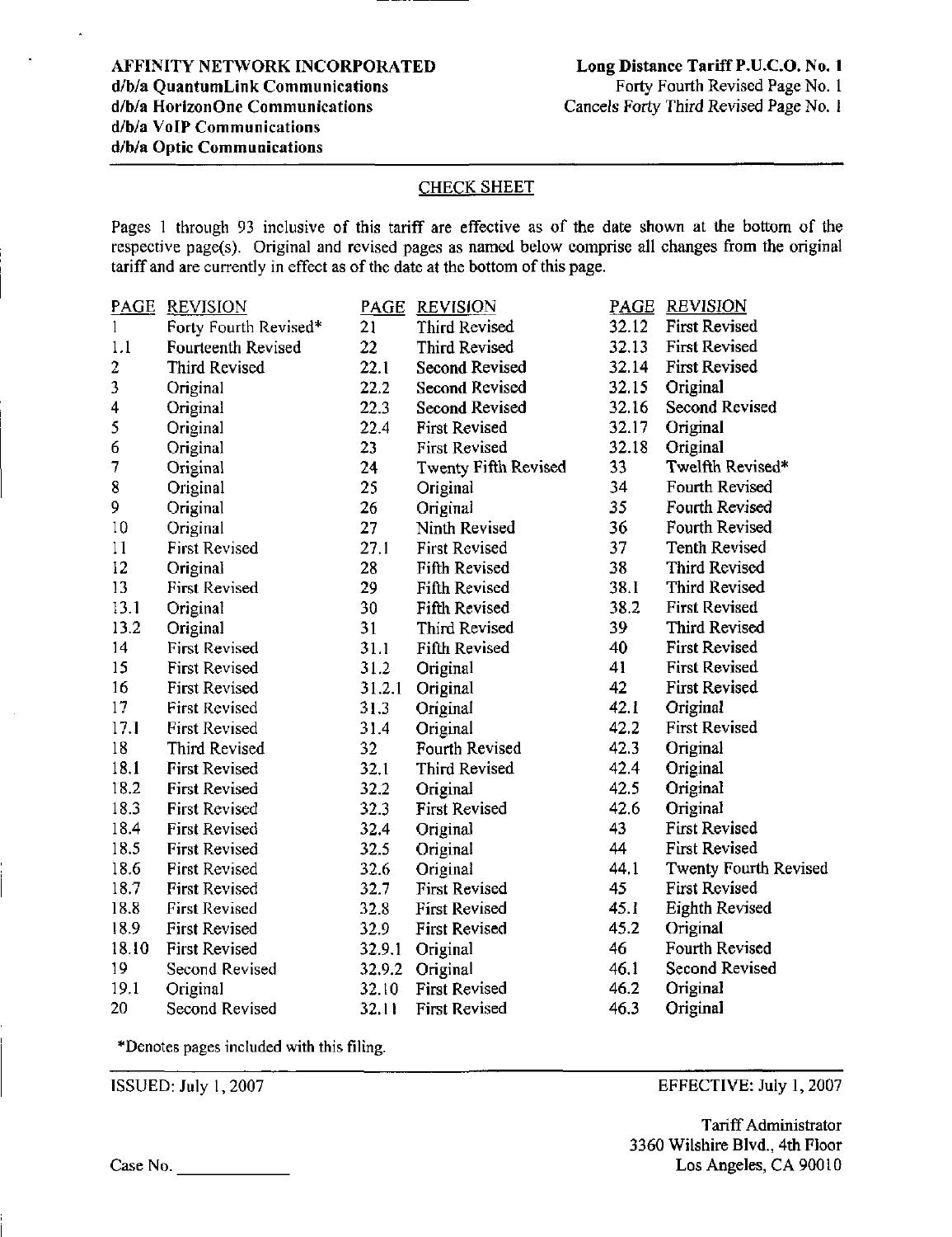## SECTION 5 - TELECOMPETITIVE SERVICE OFFERINGS ("TSOs") AND RATE DESCRIPTION

#### Freedom Plan Plus (FPP) А.

Customers who qualify as either a "winback" or "save" under Telecompetitive Service Offerings ("TSO's"), and who Company determines that but for the availability of an altemative rate plan structure. Company would not be able to retain ("save"), or will not be able to winback a prior customer already having switched its services to another carrier ("winback"), may be offered Freedom Plan Plus. The Freedom Plan Plus telecompetitive service offering, whenever added to a customers calling plan, is limited in duration to six consecutive invoices once initiated.

Freedom Plan Plus customers' accounts are subject to ninety-six (96) second Minimum Call Units (MCU's) and Incremental Call Units (ICU's), with rounding to the next full ninety-six (96) second increment thereafter, unless subject to other rounding methodology under a telecompetitive service offer. However, Customers under Freedom Plan Plus receive a waiver of Equivalent Call Units (ECU's). That is. Customers under Freedom Plan Plus are charged, on a per-call basis, for the duration of a call only.

All condilions applicable to Freedom Plan customers must be satisfied in order for a customer to qualify for Freedom Plan Plus. A Customer under Freedom Plan Plus shall be billed at Freedom Plan Rates for Freedom Plan Services, as determined by the Customer's applicable Freedom Plan Rate Category. However, Freedom Plan Plus Customers' accounts must have an applicable Freedom Plan Rate Category which corresponds to a call unit rate of \$0.069 or higher. Freedom Plan customers who select Freedom Plan Plus, whose accounts are subject to a Freedom Plan Rate Category which corresponds to a lower call unit rate than \$0,069 will have their Rate Category adjusted upward to a Rate Category corresponding to a call unit rate of \$0,069 or higher. The same promotions and incentives available to other Freedom Plan customers are available to Freedom Plan Plus customers, subject to the same qualifications and other requirements applicable to other Freedom Plan customers for those promotions or incentives.

As of October 1, 2003, any Customer who has had the Freedom Plan Plus service offering active on their account for six or more consecutive invoices shall have this offering removed from their calling plan.

All Freedom Plan Plus customers in service on or before March 31, 2007, whose services are not (I) part of an unexpired term plan or usage rate guarantee, and which have not experienced a rate category change during the previous three consecutive invoices, shall have their rates adjusted | upward by two Rate Categories or to the highest available rate category, whichever is lower, | effective for all calls on or after July 1, 2007, that are reflected on invoices rendered on or after August 1,2007. (I)

ISSUED: July 1, 2007 EFFECTIVE: July 1, 2007

Tariff Administrator 3360 Wilshire Blvd., 4th Floor Case No. Los Angeles, CA 90010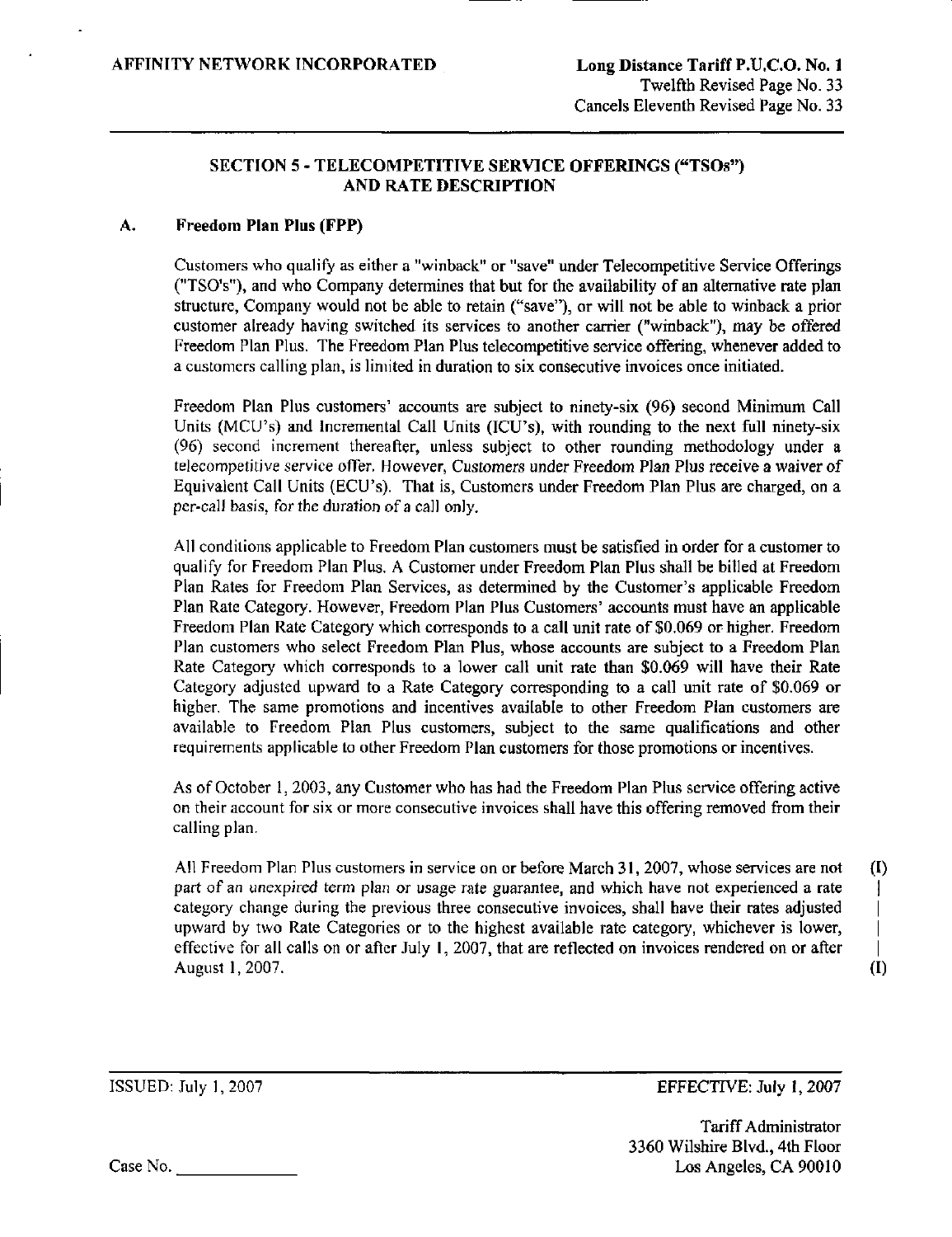# Exhibit B

 $\ddot{\phantom{a}}$ 

 $\bar{\mathcal{L}}$ 

 $\sim$ 

• Revised tariff pages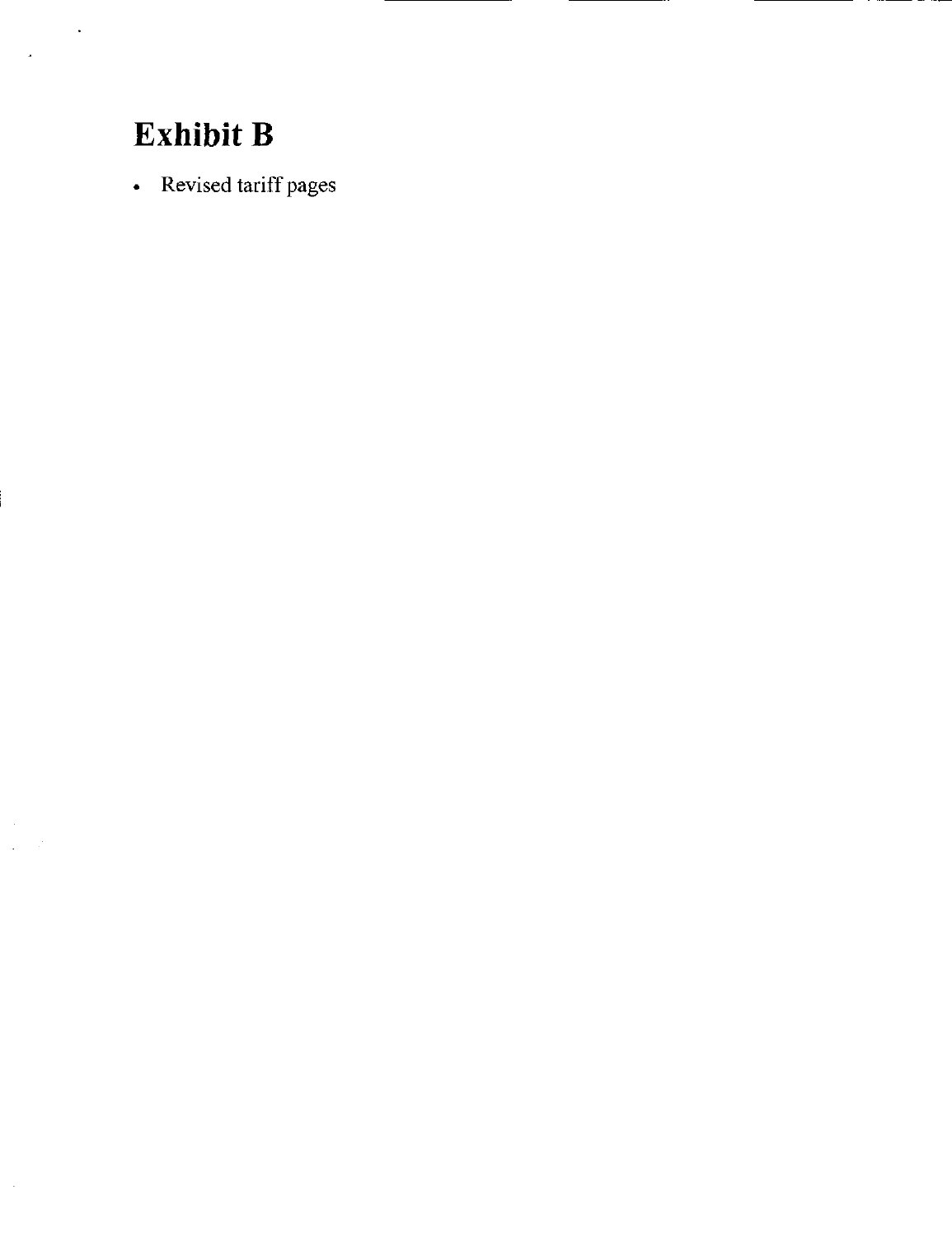## CHECK SHEET

Pages 1 through 93 inclusive of this tariff are effective as of the date shown at the bottom of the respective page(s). Original and revised pages as named below comprise all changes from the original tariff and are currently in effect as of the date at the bottom of this page.

| <b>PAGE</b>    | <b>REVISION</b>      | PAGE   | <b>REVISION</b>       | <b>PAGE</b> | <b>REVISION</b>              |
|----------------|----------------------|--------|-----------------------|-------------|------------------------------|
| $\mathbf{I}$   | Forty Fifth Revised* | 21     | Third Revised         | 32.12       | <b>First Revised</b>         |
| 1.1            | Fourteenth Revised   | 22     | Third Revised         | 32.13       | <b>First Revised</b>         |
| $\overline{2}$ | Third Revised        | 22.1   | <b>Second Revised</b> | 32.14       | <b>First Revised</b>         |
| 3              | Original             | 22.2   | <b>Second Revised</b> | 32.15       | Original                     |
| 4              | Original             | 22.3   | <b>Second Revised</b> | 32.16       | <b>Second Revised</b>        |
| 5              | Original             | 22.4   | <b>First Revised</b>  | 32.17       | Original                     |
| 6              | Original             | 23     | <b>First Revised</b>  | 32.18       | Original                     |
| 7              | Original             | 24     | Twenty Fifth Revised  | 33          | Thirteenth Revised*          |
| 8              | Original             | 25     | Original              | 34          | <b>Fourth Revised</b>        |
| 9              | Original             | 26     | Original              | 35          | Fourth Revised               |
| 10             | Original             | 27     | Ninth Revised         | 36          | Fourth Revised               |
| 11             | <b>First Revised</b> | 27.1   | <b>First Revised</b>  | 37          | <b>Tenth Revised</b>         |
| 12             | Original             | 28     | <b>Fifth Revised</b>  | 38          | Third Revised                |
| 13             | <b>First Revised</b> | 29     | <b>Fifth Revised</b>  | 38.1        | Third Revised                |
| 13.1           | Original             | 30     | <b>Fifth Revised</b>  | 38.2        | <b>First Revised</b>         |
| 13.2           | Original             | 31     | <b>Third Revised</b>  | 39          | <b>Third Revised</b>         |
| 14             | <b>First Revised</b> | 31.1   | Fifth Revised         | 40          | <b>First Revised</b>         |
| 15             | <b>First Revised</b> | 31.2   | Original              | 41          | <b>First Revised</b>         |
| 16             | <b>First Revised</b> | 31.2.1 | Original              | 42          | <b>First Revised</b>         |
| 17             | <b>First Revised</b> | 31.3   | Original              | 42.1        | Original                     |
| 17.1           | <b>First Revised</b> | 31.4   | Original              | 42.2        | <b>First Revised</b>         |
| 18             | Third Revised        | 32     | Fourth Revised        | 42.3        | Original                     |
| 18.1           | <b>First Revised</b> | 32.1   | <b>Third Revised</b>  | 42,4        | Original                     |
| 18.2           | <b>First Revised</b> | 32.2   | Original              | 42.5        | Original                     |
| 18.3           | <b>First Revised</b> | 32.3   | <b>First Revised</b>  | 42.6        | Original                     |
| 18.4           | <b>First Revised</b> | 32.4   | Original              | 43          | <b>First Revised</b>         |
| 18.5           | <b>First Revised</b> | 32.5   | Original              | 44          | <b>First Revised</b>         |
| 18.6           | <b>First Revised</b> | 32.6   | Original              | 44.1        | <b>Twenty Fourth Revised</b> |
| 18.7           | First Revised        | 32.7   | <b>First Revised</b>  | 45          | <b>First Revised</b>         |
| 18.8           | <b>First Revised</b> | 32.8   | <b>First Revised</b>  | 45.1        | <b>Eighth Revised</b>        |
| 18.9           | <b>First Revised</b> | 32.9   | <b>First Revised</b>  | 45.2        | Original                     |
| 18.10          | <b>First Revised</b> | 32.9.1 | Original              | 46          | Fourth Revised               |
| 19             | Second Revised       | 32.9.2 | Original              | 46.1        | Second Revised               |
| 19.1           | Original             | 32.10  | <b>First Revised</b>  | 46.2        | Original                     |
| 20             | Second Revised       | 32.11  | <b>First Revised</b>  | 46.3        | Original                     |

^Denotes pages included with this filing.

ISSUED: October 1,2007

EFFECTIVE: October 1, 2007

Tariff Administrator 3360 Wilshire Blvd., 4th Floor Los Angeles, CA 90010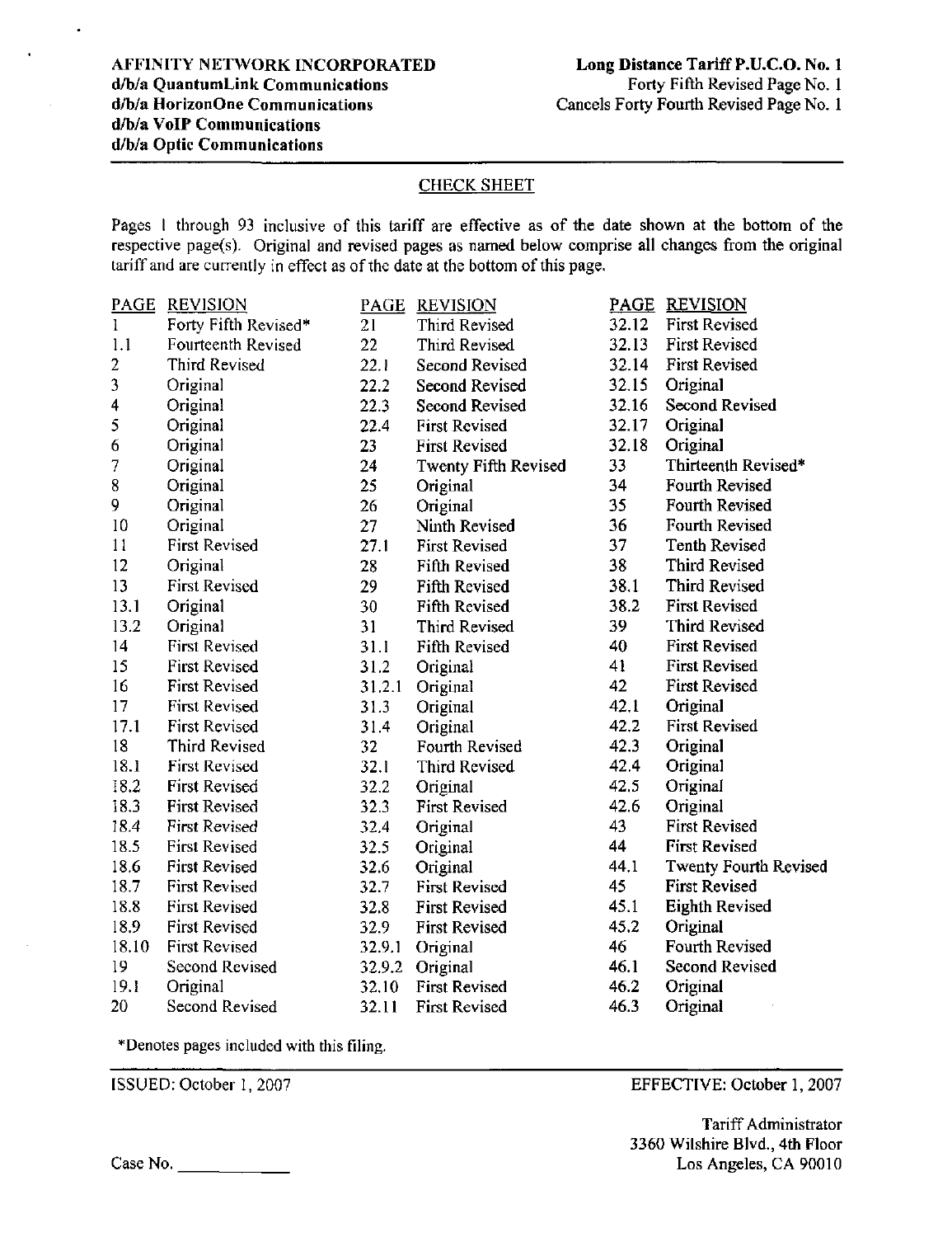## SECTION 5 - TELECOMPETITIVE SERVICE OFFERINGS ("TSOs") AND RATE DESCRIPTION

#### Freedom Plan Plus (FPP) A.

Customers who qualify as either a "winback" or "save" under Telecompetitive Service Offerings ("TSO's"), and who Company determines that but for the availability of an altemative rate plan structure, Company would not be able to retain ("save"), or will not be able to winback a prior customer already having switched its services to another carrier ("winback"), may be offered Freedom Plan Plus. The Freedom Plan Plus telecompetitive service offering, whenever added to a customers calling plan, is limited in duration to six consecutive invoices once initiated.

Freedom Plan Plus customers' accounts are subject to ninety-six (96) second Minimum Call Units (MCU's) and Incremental Call Units (ICU's), with rounding to the next full ninety-six (96) second increment thereafter, unless subject to other rounding methodology under a telecompetitive service offer. However, Customers under Freedom Plan Plus receive a waiver of Equivalent Call Units (ECU's). That is, Customers under Freedom Plan Plus are charged, on a per-call basis, for the duration of a call only.

All conditions applicable to Freedom Plan customers must be satisfied in order for a customer to qualify for Freedom Plan Plus. A Customer under Freedom Plan Plus shall be billed at Freedom Plan Rates for Freedom Plan Services, as determined by the Customer's applicable Freedom Plan Rate Category. However, Freedom Plan Plus Customers' accounts must have an applicable Freedom Plan Rate Category which corresponds to a call unit rate of \$0,069 or higher. Freedom Plan customers who select Freedom Plan Plus, whose accounts are subject to a Freedom Plan Rate Category which corresponds to a lower call unit rate than \$0,069 will have their Rate Category adjusted upward to a Rate Category corresponding to a call unit rate of \$0,069 or higher. The same promotions and incentives available to other Freedom Plan customers are available to Freedom Plan Plus customers, subject to the same qualifications and other requirements applicable to other Freedom Plan customers for those promotions or incentives.

As of October 1, 2003, any Customer who has had the Freedom Plan Plus service offering active on their account for six or more consecutive invoices shall have this offering removed from their calling plan.

All Freedom Plan Plus customers in service on or before June 30, 2007, whose services are not (I) part of an unexpired term plan or usage rate guarantee, and which have not experienced a rate category change during the previous three consecutive invoices, shall have their rates adjusted | upward by two Rate Categories or to the highest available rate category, whichever is lower, | effective for all calls on or after October 1, 2007, that are reflected on invoices rendered on or after November 1, 2007. (I)

ISSUED: October I, 2007 EFFECTIVE: October 1, 2007

Tariff Administrator 3360 Wilshire Blvd., 4th Floor Case No. Los Angeles, CA 90010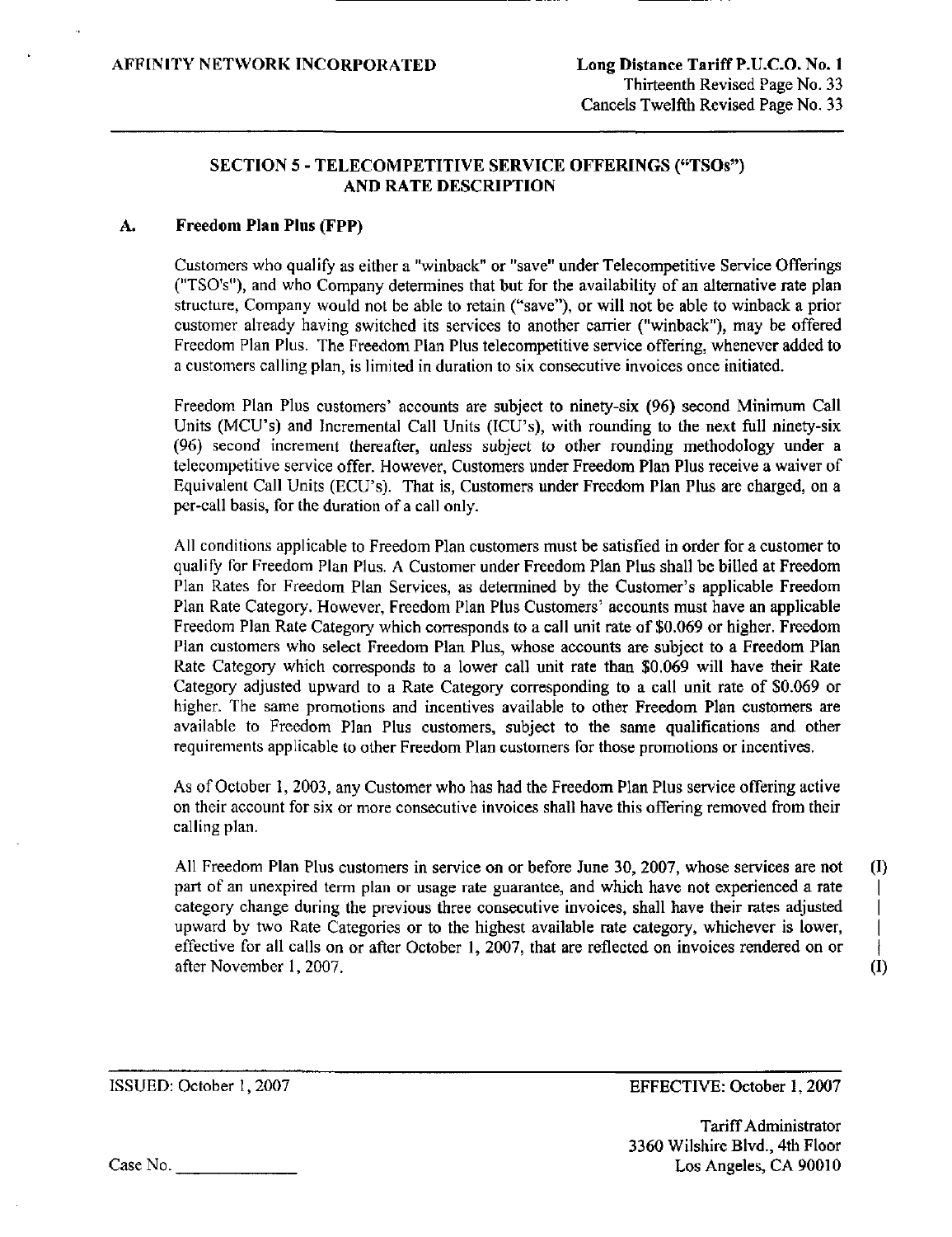# Exhibit C

 $\ddot{\phantom{a}}$ 

×

- Description and Rational for tariff change
- Affidavit of Notice
- Copy of Customer Notification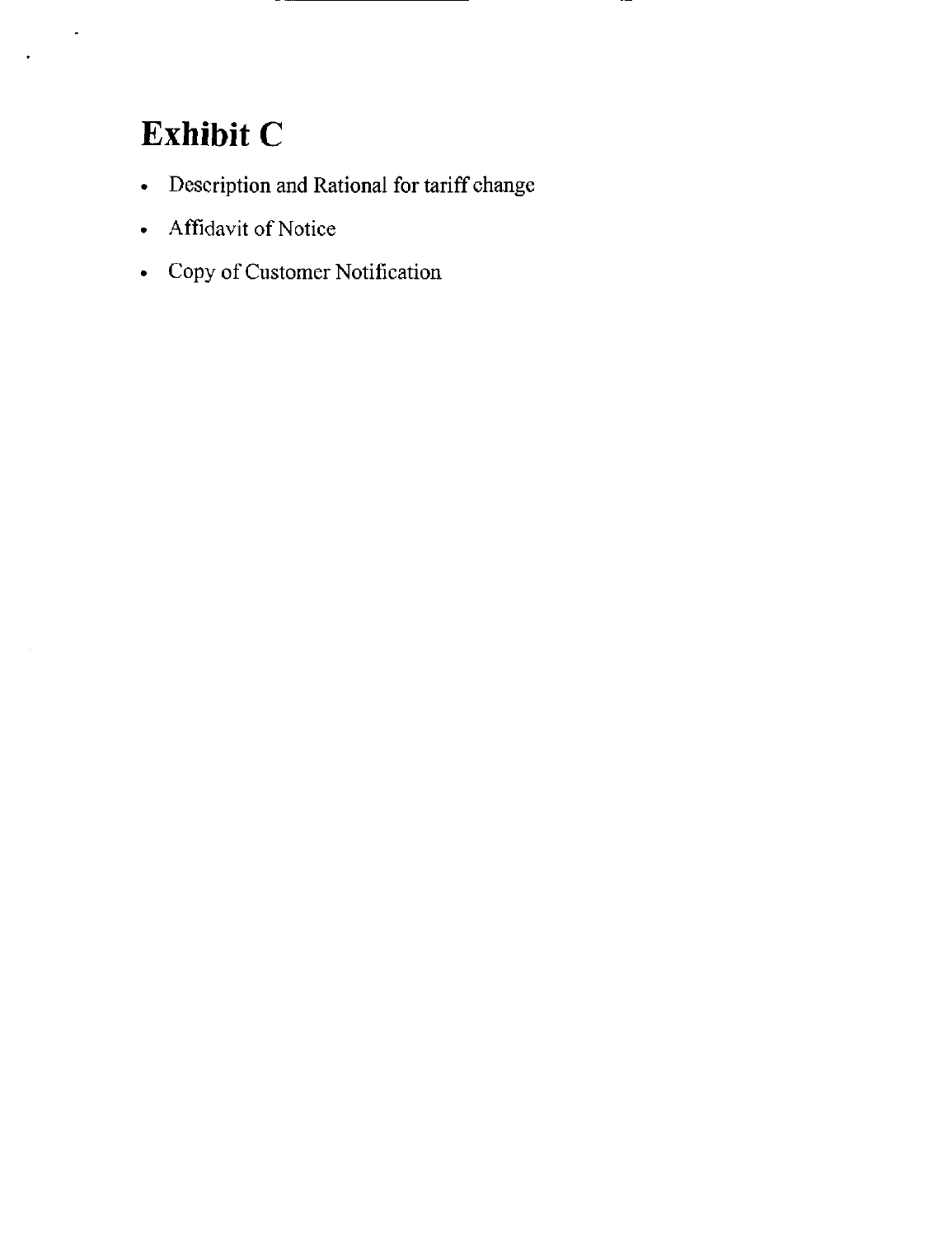# Revisions to Affinity Network, Inc. Long Distance Tariff P.U.C.O No. 1 Issue and Effective Date October 1, 2007

#### **Overview of tariff revision:**

This revision affects switched access Intrastate Long Distance business customers. This revision institutes a rate increase for certain select Freedom Plan Plus (FPP) customers who are not subject to an unexpired term plan or usage rate guarantee.

Customer's rates will increase based upon their rate category adjustment within the Freedom Plan, according to the rate increase paragraph language within the specific page revisions, as follows:

| <b>Current Category</b> |                   | <b>Adjusted Category</b> |                   |  |
|-------------------------|-------------------|--------------------------|-------------------|--|
| FPP                     | \$.069 per minute | Prime 1                  | \$.089 per minute |  |
| Prime 1                 | \$.089 per minute | Universal                | \$.109 per minute |  |
| Universal               | \$.109 per minute | Classic 2                | \$.129 per minute |  |
| Classic 2               | \$.129 per minute | Basic Q                  | \$.153 per minute |  |

#### Details of tariff revision by page(s):

Check Sheet Pages 1 - Reflect revised pages.

Page 33 - Institutes rate increase for FPP customers effective October 1, 2007.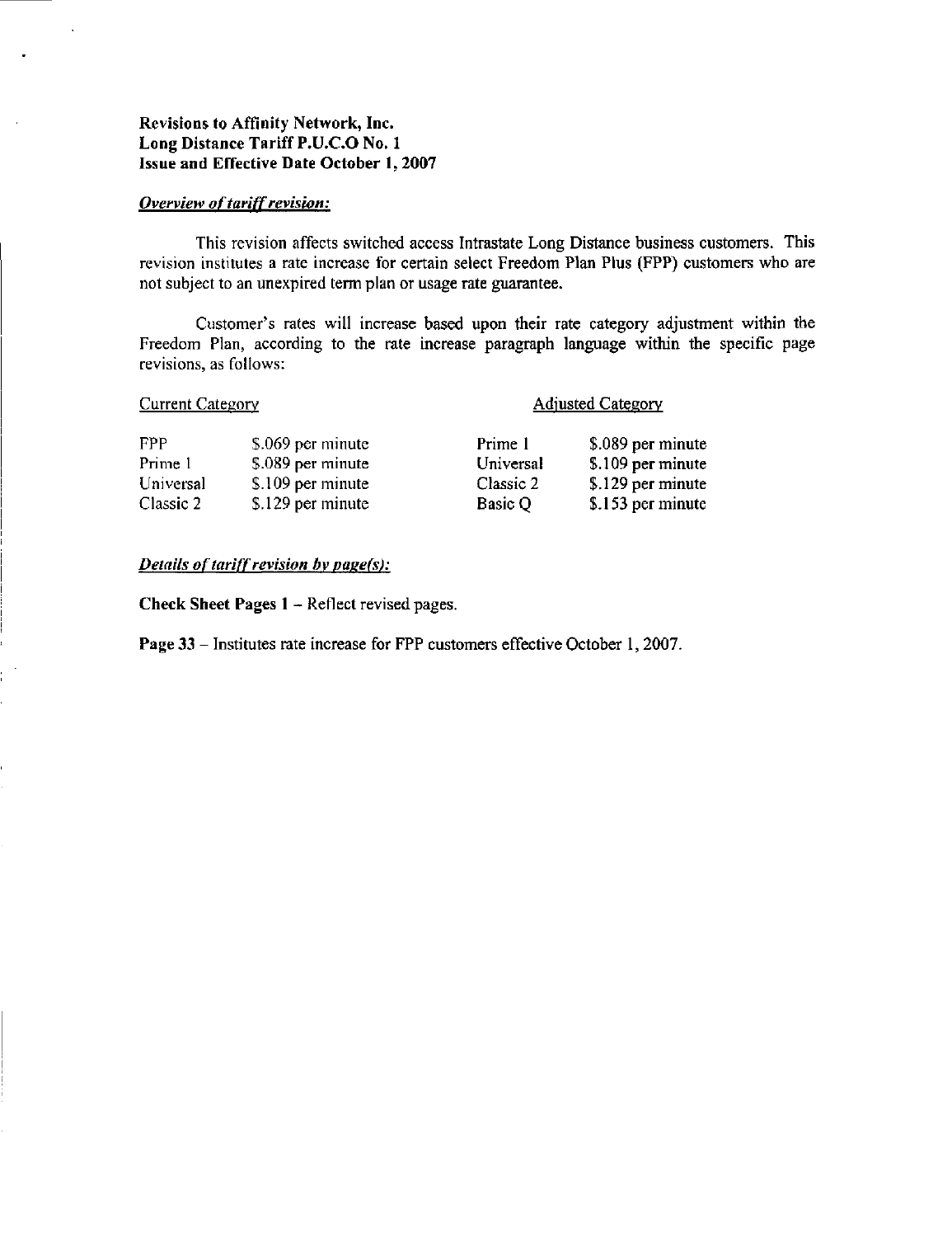# AFFIDAVIT OF JESSICA RENNEKER

I, Jessica Renneker, Director of Regulatory Affairs for Affinity Network Inc., do hereby declare that in the application to be effective October 1, 2007, prior actual customer notice was given to the affected end user by bill insert and notice was sent at least 15 days prior to filing this application with the Commission.

I declare under penalty of perjury that the foregoing is true and correct.

Date:  $9/28/07$ 

Jessica Ken